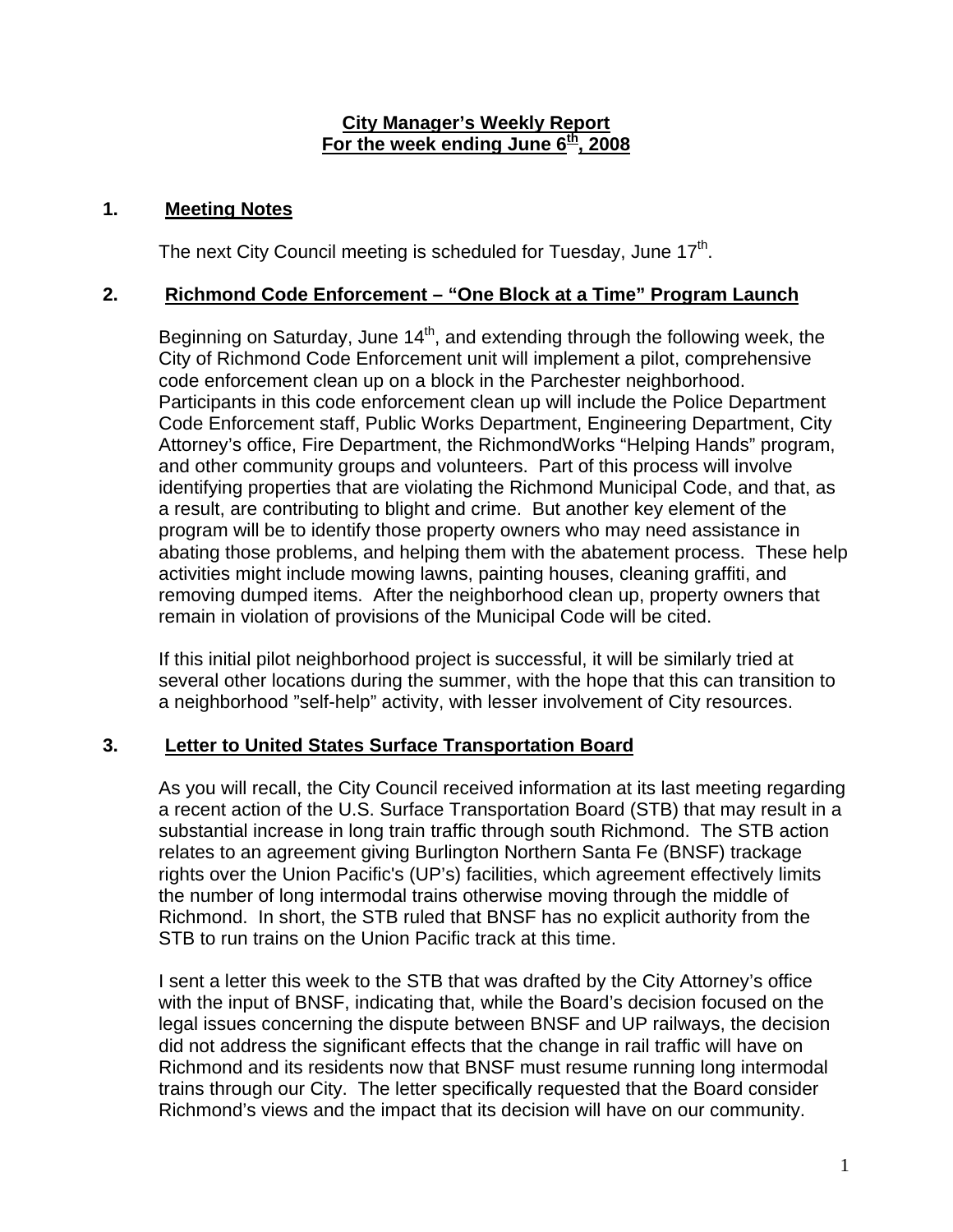We have provided you with a copy of that letter under separate cover. You should also be aware that we have contacted Congressman George Miller's office about this problem. We will keep you informed.

#### **4. Groundbreaking for Macdonald Avenue Streetscape**

Please note that the Groundbreaking Celebration for the Macdonald Avenue Streetscape Improvement Project, acknowledging the commencement of construction on the Harbour Way to 19<sup>th</sup> Street section of Macdonald Avenue, will be on Thursday, June 12, at 10:00 AM.

# **5. Celebrating the Countdown to Occupancy of the Renovated Civic Center**

With "officially" one year to go until completion of Phase I of the Civic Center revitalization, the development team is planning a barbecue at the project site for the afternoon of Friday, June  $20<sup>th</sup>$ . The City Council will be invited and there will be site tours. We will provide additional details in the near future.

# **6. Richmond Heights Neighborhood Council Community Budget Presentation**

The most recent neighborhood budget presentation took place on Monday, June 2<sup>nd</sup> at the Serra Adult Education Center. Councilmember Ludmyrna Lopez, Budget Administrator Andrea Miller, Fire Chief Michael Banks, City Engineer Rich Davidson, and Public Works Director Yader Bermudez were among the staff present to provide information and answer questions raised by those in attendance. Some of the requests from citizens included:

- Notify residents when street sweeping will commence again so that cars can be moved;
- Look into grant funding for trash receptacles along the San Pablo corridor which includes recycling tops;
- Provide additional information regarding sewer lateral inspection and repair requirements prior to selling your home, together with a list of recommended contractors.

# **7. Office of Neighborhood Safety (ONS) Update**

This past week, ONS staff met with The California Endowment Foundation (TCEF) and its senior program staff to discuss ways in which the City of Richmond and TCEF might partner more strongly around community wellness, violence prevention, and intervention program activities. ONS staff are planning to provide TCEF with recommendations for such potential collaborative opportunities.

ONS is also working with the Richmond Community Wellness Collaborative (RCWC) and its law enforcement partners on developing a funding application for the creation of a regional anti-gang oversight project. The resources developed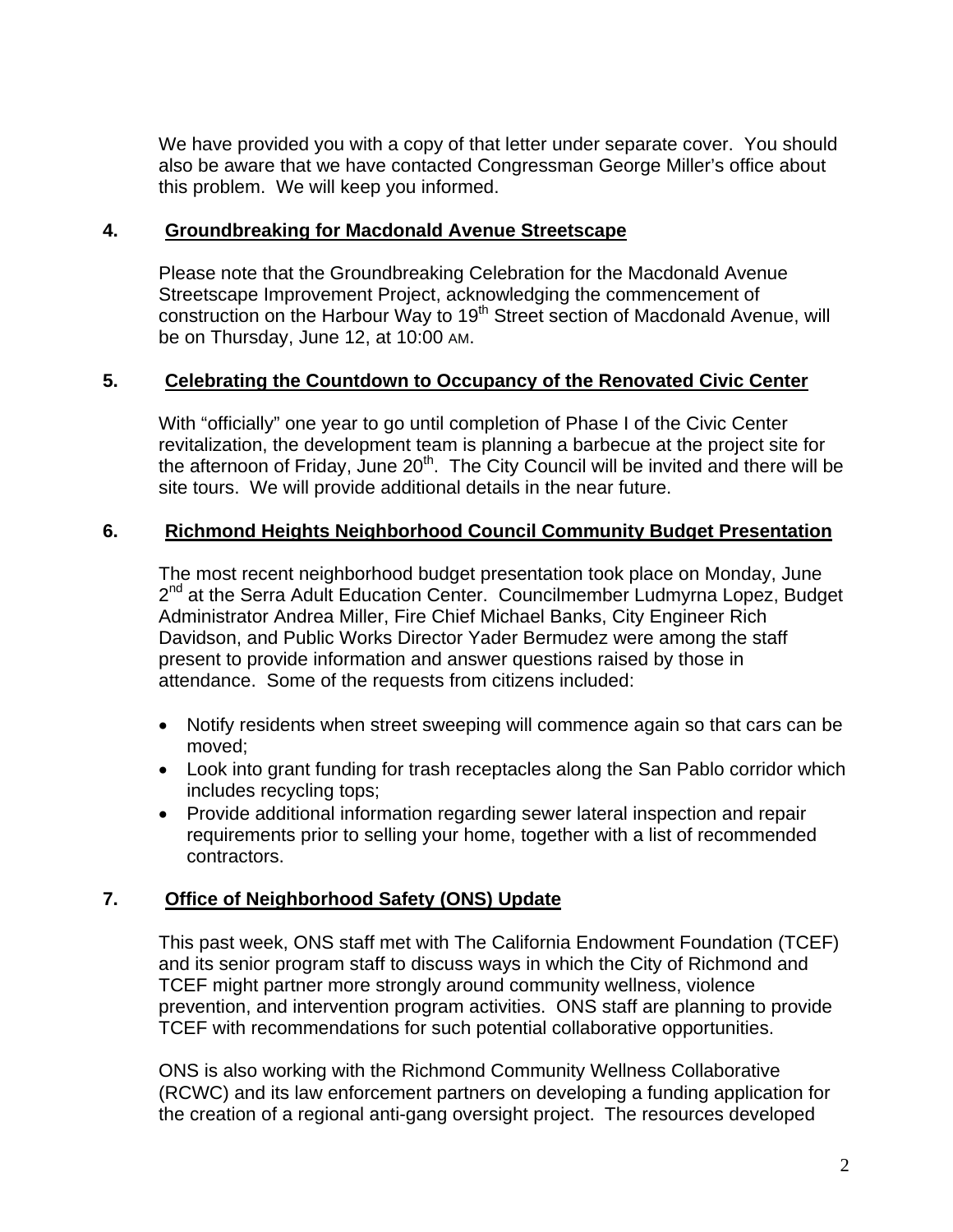through this opportunity would be directed towards strengthening the coordination of the many different and current gang and street violence prevention, intervention and suppression activities. An investment in such a coordinating function would enable the City of Richmond to provide greater leadership in effectively addressing gang and street violence in the East Bay region in a comprehensive way, and would pay tremendous dividends for the regional community. We believe that, once launched, the result would be a program that is sustainable and has the potential for state and national replication.

# **8. Neighborhood Change Agent (NCA) and Street Outreach Report**

As part of the City's Outreach and Community Resource Teams, ONS Neighborhood Change Agents (NCA's) provide daily/ongoing school and street based outreach to identified at-risk youth and young adults who are disconnected from human service delivery opportunities. This week, the activities of the outreach team included:

- Networking with community and family members on the scene of recent shootings;
- Meeting with family members of recent murder victims;
- Participating in the Planning of the Richmond Youth Sports Camp II at MLK Jr. Recreation Facility and Park;
- Attending ONS Advisory Committee Retreat;
- Attending Parole and Corrections Team (PACT) meeting;
- Working with Neighborhood House of North Richmond Community Ambassadors and the Richmond Community Wellness Collaboration (RCWC) to work collectively on case management opportunities within the mentoring program at Peres Elementary school;
- Coordinating with the Richmond Parole Unit on developing and scheduling for case management training.

#### **9. Recreation Department Highlights**

Activities of note by the Recreation Department over the past several weeks included:

o The Recreation Department, in collaboration with the Commission on Aging, held Senior Night Out at the Richmond Recreation Complex on Friday, May 30, 2008 from 6:00 - 9:00 PM which was attended by approximately 250 seniors. The event paid tribute to volunteers chosen by the West County Senior Coalition, to Ms. Hunter, a woman from Nevin Plaza who is 106 years old, and to outgoing Commissioners Arnie Kasendorf and Katie Summers. In addition to dinner, music was played by the Jeb Brady Band. The night was festive, lots of prizes were won and it provided an evening out for frail and homebound seniors to enjoy while sharing the experience with friends and seniors from the community.